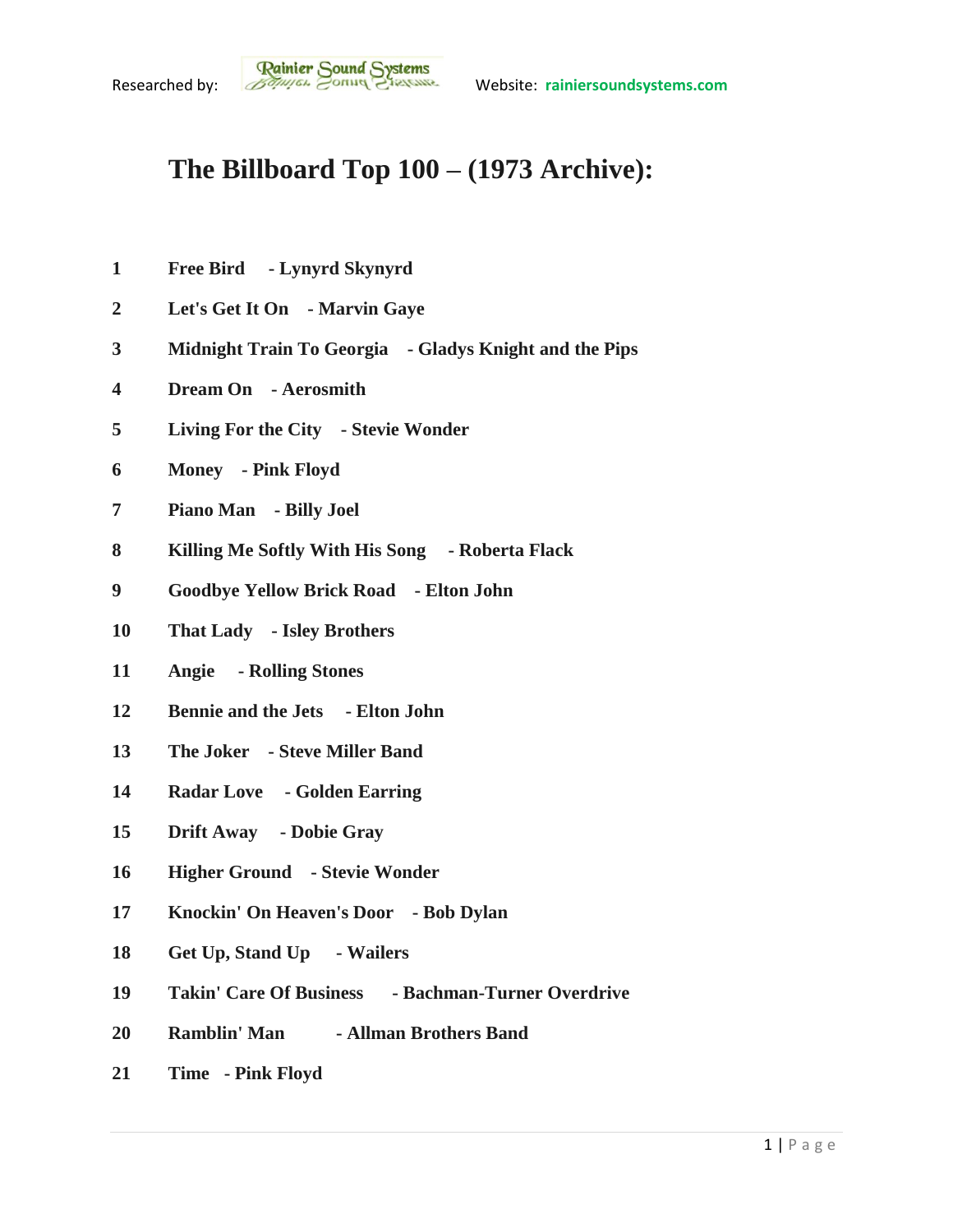- **Were an American Band - Grand Funk**
- **Band On the Run - Paul McCartney and Wings**
- **Natural High - Bloodstone**
- **Jessica - Allman Brothers Band**
- **When Will I See You Again - Three Degrees**
- **The Payback - James Brown**
- **Until You Come Back To Me - Aretha Franklin**
- **Long Train Runnin' - Doobie Brothers**
- **Over the Hills and Far Away - Led Zeppelin**
- **Candle In the Wind - Elton John**
- **You Make Me Feel Brand New - Stylistics**
- **Rosalita - Bruce Springsteen**
- **Live and Let Die - Paul McCartney and Wings**
- **Behind Closed Doors - Charlie Rich**
- **Never, Never Gonna Give Ya Up - Barry White**
- **La Grange - ZZ Top**
- **Jet - Paul McCartney and Wings**
- **Desperado - Eagles**
- **Bad Bad Leroy Brown - Jim Croce**
- **I Can't Stand the Rain - Ann Peebles**
- **Love's Theme - Love Unlimited Orchestra**
- **Jolene - Dolly Parton**
- **I Shot the Sheriff - Wailers**
- **Daniel - Elton John**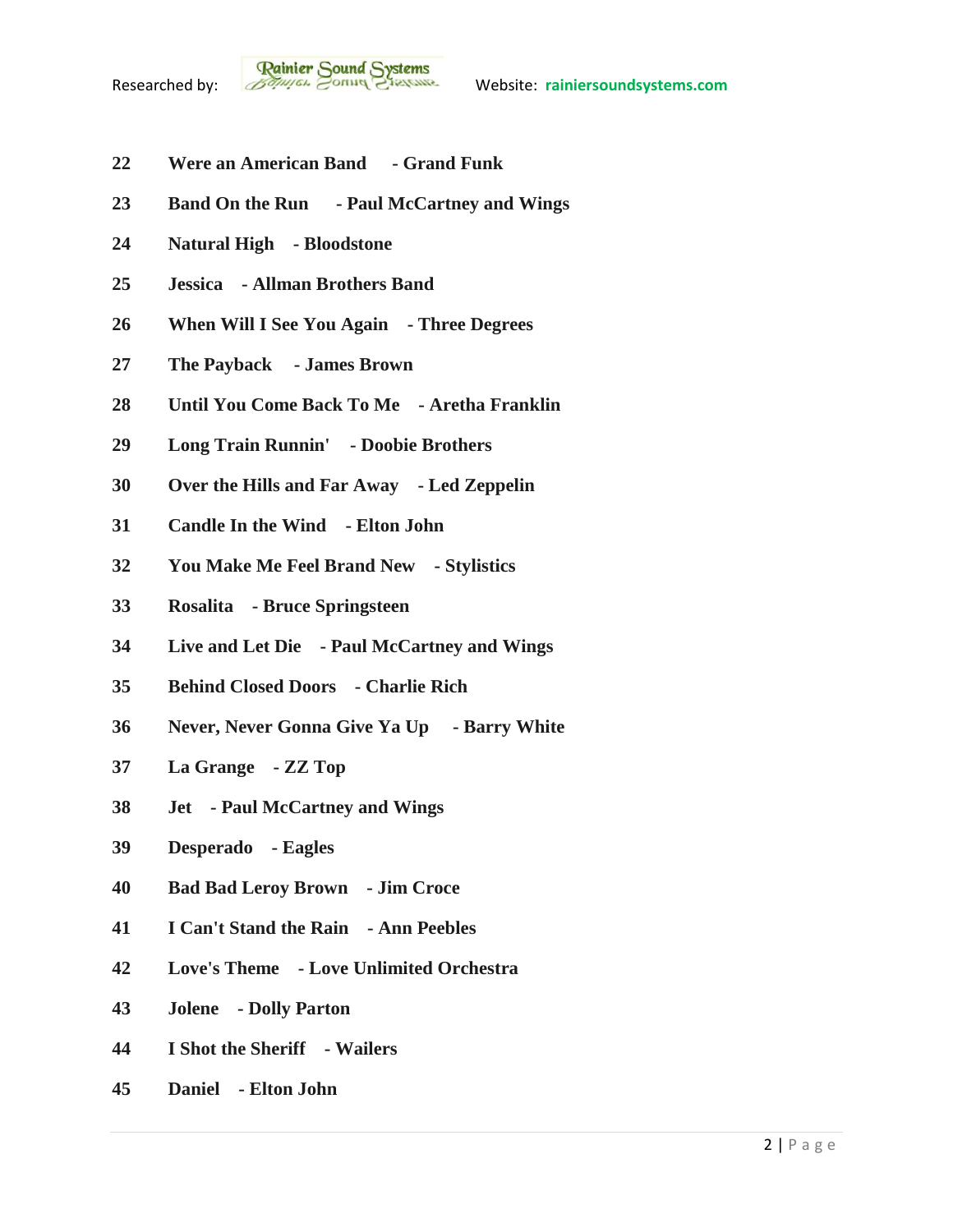- **Kodachrome - Paul Simon**
- **China Grove - Doobie Brothers**
- **Cum On Feel the Noize - Slade**
- **Show and Tell - Al Wilson**
- **Rock On - David Essex**
- **Best Thing That Ever Happened To Me - Gladys Knight and the Pips**
- **Feelin' Stronger Every Day - Chicago**
- **Ballroom Blitz - The Sweet**
- **Rocky Mountain Way - Joe Walsh**
- **Diamond Girl - Seals and Crofts**
- **Personality Crisis - New York Dolls**
- **20th Century Boy - T. Rex**
- **Brother Louie - Stories**
- **The Love I Lost - Harold Melvin and the Blue Notes**
- **Search and Destroy - Iggy and the Stooges**
- **For the Love Of Money - O'Jays**
- **Funeral For a Friend - Elton John**
- **Loves Me Like a Rock - Paul Simon**
- **Come and Get Your Love - Redbone**
- **She's Gone - Daryl Hall and John Oates**
- **Call Me - Al Green**
- **Seasons In the Sun - Terry Jacks**
- **Just You 'n' Me - Chicago**
- **Pillow Talk - Sylvia**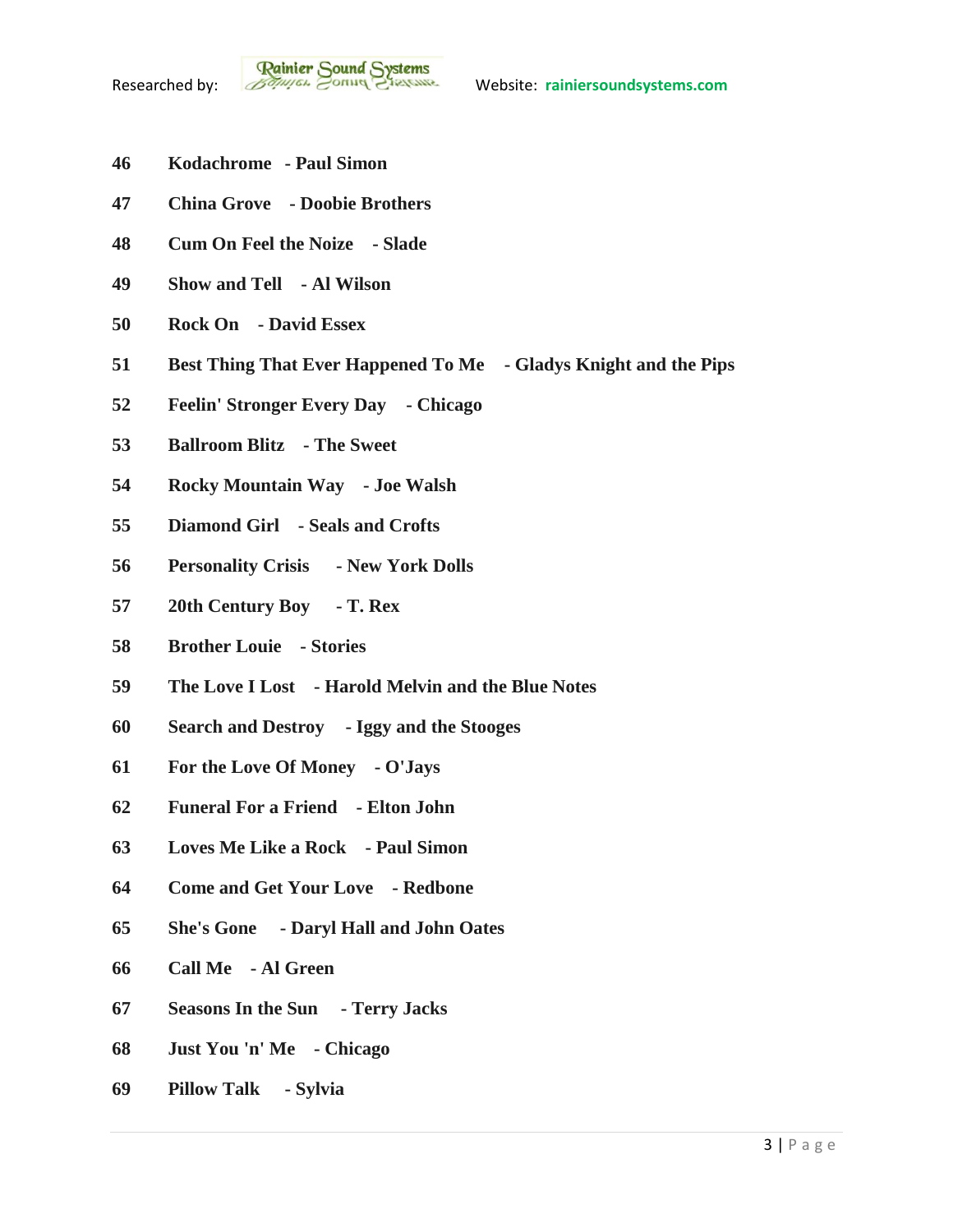- **Hollywood Swinging - Kool and the Gang**
- **The Way We Were - Barbra Streisand**
- **I'm Doing Fine Now - New York City**
- **So Very Hard To Go - Tower of Power**
- **Can't You See - MarsHall Tucker Band**
- **Keep On Truckin' - Eddie Kendricks**
- **Jungle Boogie - Kool and the Gang**
- **Brain Damage/Eclipse - Pink Floyd**
- **The Most Beautiful Girl - Charlie Rich**
- **D'Yer Maker - Led Zeppelin**
- **Saturday Night's Alright For Fighting - Elton John**
- **My Love - Paul McCartney and Wings**
- **I've Got To Use My Imagination - Gladys Knight and the Pips**
- **Photograph - Ringo Starr**
- **Give Me Love - George Harrison**
- **If You Want Me To Stay - Sly and the Family Stone**
- **Gimme Three Steps - Lynyrd Skynyrd**
- **Here I Am (Come and Take Me) - Al Green**
- **Rock And Roll, Hoochie Coo - Rick Derringer**
- **Us and Them - Pink Floyd**
- **Tie a Yellow Ribbon - Dawn**
- **Love Reign O'er Me - The Who**
- **Boogie Down - Eddie Kendricks**
- **Doin' It To Death - Fred Wesley and the J.B.'s**